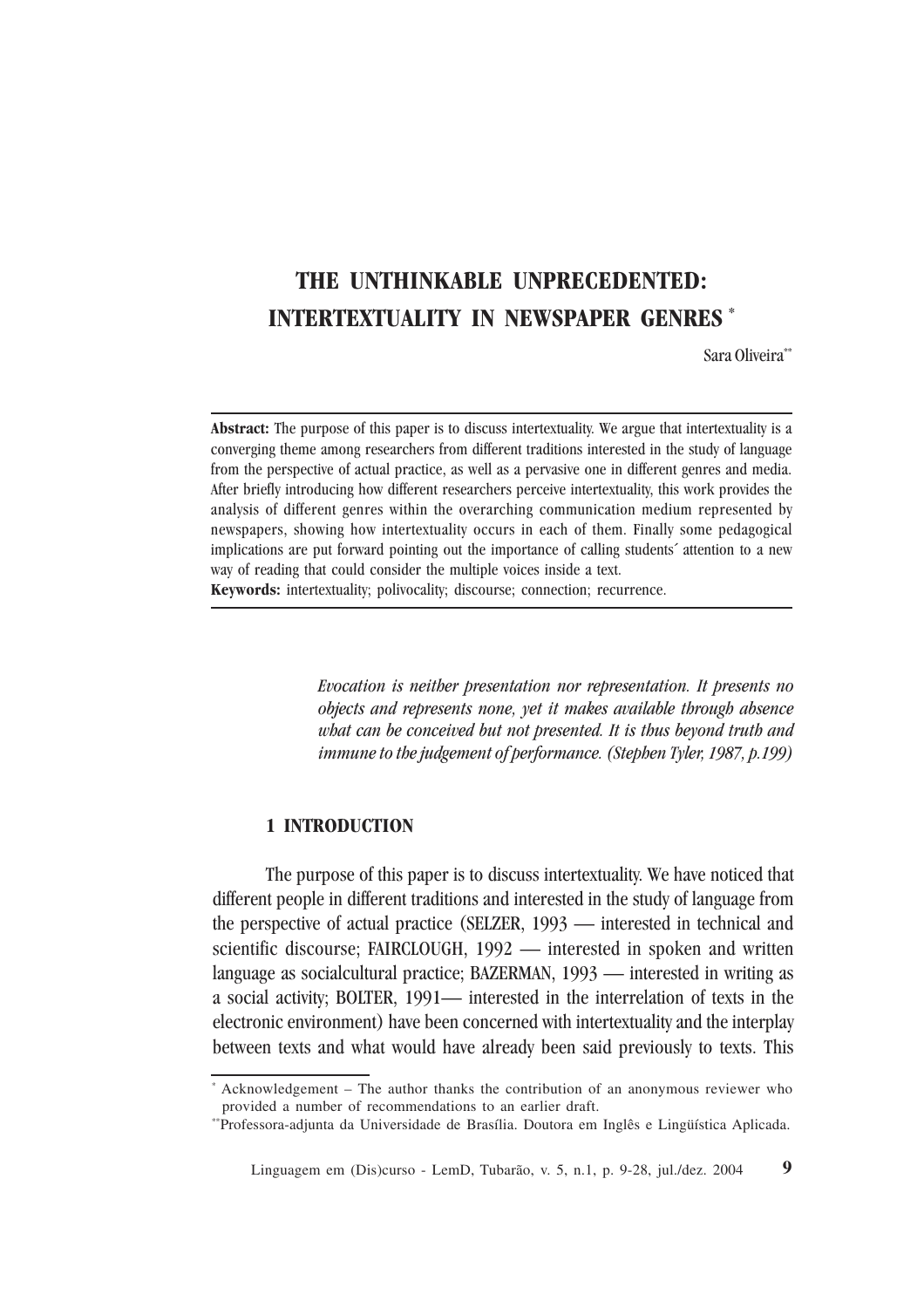plurality of interests converges around the idea "that a text can be read with perfect sense and coherence in so many uncorrelated ways, truly orthogonal, and sometimes even contradictory ways", as Gould (ISER, 1993, p. 328) acknowledges. In fact, that is what intertextuality is all about: the relationship between writers and readers, between a text and (an)other text(s), between parts of the same text, between a text and its environment (the context) and framed by different perspectives and world knowledge. In addition, such a plurality also finds a parallelism in Derrida's (1976, p. 162) view of the necessity to deconstruct the dichotomy centre/margin and introduce the issue of openness assumed with his notion of *exorbitant.*

Apart from the theoretical insights apprehended with the review of the literature concerned with intertextuality, this study also presents an analysis of different genre discourses within the overarching communication medium represented by newspapers. The aim is to show how pervasive intertextuality is in that medium and how important awareness of it is to readers, particularly those ones involved with critical reading activities. Thus, five examples of different genres from three American newspapers are analysed— from a simple denotative/ connotative perspective to the perspective of more sophisticated text structures (Basic Clause Relations and Basic Text Structures), as discussed by Winter (1986) and Hoey (1986, 1994, 1996). The texts analysed are: the title of an article, a snippet announcing a report in the internal pages of a newspaper, a joke, and two cartoons.

#### **2 THE THINKABLE PRECEDENTS**

We would like to start by paraphrasing Selzer (1993) as far as title obscurity is concerned. In the introduction of his book *Understanding Scientific Prose* he comments that its title contains an allusion so obscure that probably only he would recognise it. Such an allusion has to do with the fact that "science is indeed fundamentally rhetorical". Differently from pejorative scientific views which acknowledge logic and empirical content as the only effective issues in scientific writing, he admits language of science as thoroughly human, and therefore, "messy, unpredictable, and inevitably coloured by its social and political circumstances" (SELZER, ibid, p.13). That is why it has to be analysed and understood taking those circumstances, voices and textual interconnections into account. I am afraid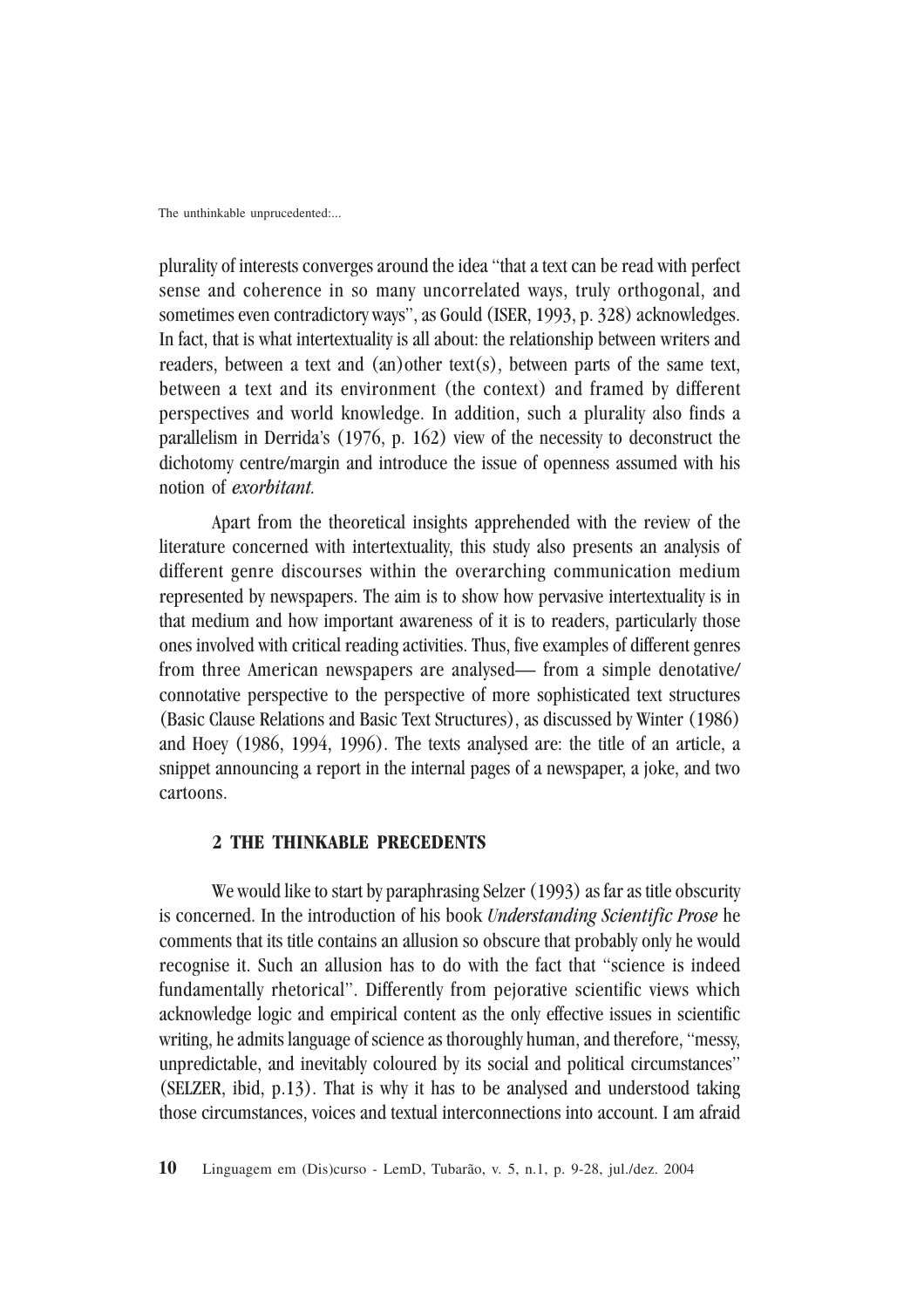that the same may happen to the title of this paper. Despite McCloskey's (1998, p. 177) assertion that "[t]here are some subjective, soft, vague propositions that are more persuasive than some objective, hard, precise propositions" I had better, following Selzer, explain the allusion present in *The unthinkable unprecedented*.

To start with, the expressions 'unthinkable' and 'unprecedented' used in the title of this paper have been taken from Terence Hawkes' preface for both Belsey's (1980) and Hutcheon's (1989) books published as part of a series on contemporary approaches to language. In the general editor's preface he refers to the impossibility of dealing with the new as it may not exist in the sense that, the moment it is achieved, it loses such a condition, becoming, then, raw material to 'another', still non-accomplished, 'new' thing. In fact, the new seems to be the eternal postponing of the unprecedented. Thus, Hawkes says:

> How can we recognise or deal with the new? Any equipment we bring to the task will have been designed to engage with the old: it will look for and identify extensions and developments of what we already know. To some degree the unprecedented will always be unthinkable.

The new, so it seems, may not exist because, as Nadin (1987, p. 116) very perceptively recognizes, "[e]verything written here was written — or at least said — before (by someone the reader might recognize, by someone whose name sounds familiar, or by a rather obscure reader or writer) but now assembled in a different way". This idea of recurrence is present, as Nadin points out, in Borges, Eco, Ecclesiastes, and Francis Bacon. She adds: "New problems? Not at all; maybe a new way of presenting them. Old problems? No; maybe a different interpretation of some well known ideas [...]" (NADIN, ibid.116). This idea finds fertile soil in authors like Bakthin (FAIRCLOUGH, 1995), Ong (1982), Bolter (1991), Tyler (1987), not to mention Hutcheon (1989). This last author views the "reappropriation of existing representations" and its use into new contexts as a way to recycle representational meanings. This occurs frequently in areas as different as literature, music, television, advertising, and photography. In the cinema it has achieved abusive levels with the generation of the profitable Hollywoodian 'industry of sequels', satirised by Tony Kornheiser (1997) in a humorous article in *The Washington Post*. He comments: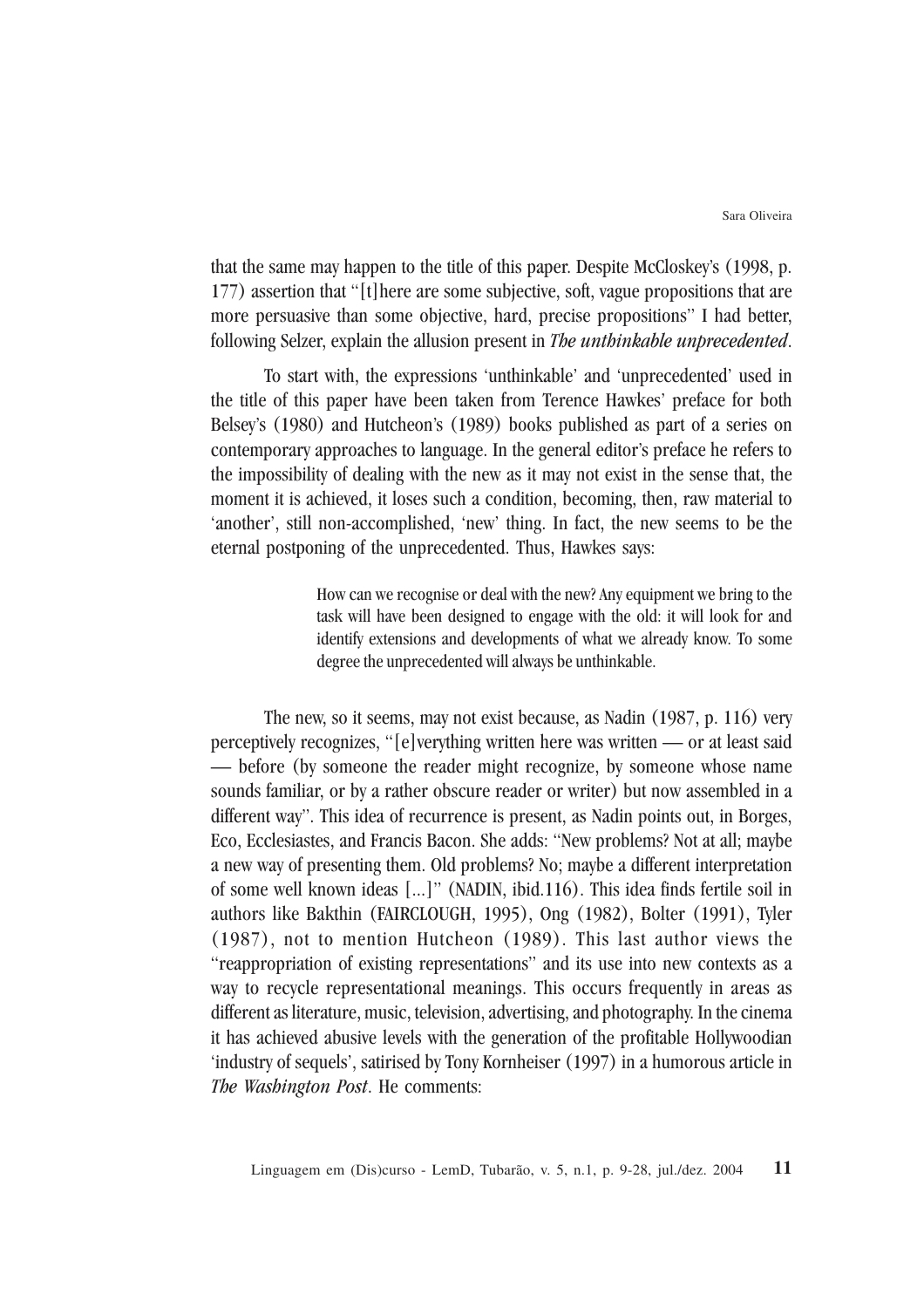Sequels have made the whole action trend worse. Some time ago, someone in Hollywood apparently decided that if you have a successful movie, all you have to do is tart it up, give it a stupid new name featuring a colon, like "Jaws VI: Bite Me," and people will pay to see it again. [...] William Shakespeare didn't write knockoff sequels, did he? Well, okay, there was "Richard III," "Henry V," "Henry V," "Henry VI," "Henry VIII (I Am, I Am)." Anyway, I fear we will always have sequels. And I cringe at what is coming: "Schindler's Other List." "Schindler III: The List They Didn't Want You to See." "The English Patient's Dental Hygienist." "The English Patient 4: This Time It's Personal." "Honey, I Shrunk the Kids' Heads." [...] And, of course: "The Silence of the Lamb Chops."

Never ending expanded reactualisation, recurrence, reappropriation, then, seem to be the basis of what Ong (1982, p. 134) calls 'the doctrines of intertextuality', and Fairclough (1992, p. 103) refers to as '[t]he theory of intertextuality'. Arisen in the last few decades, they destroyed, as Ong points out, the "romantic notions of 'originality' and 'creativity'" and, as he adds, made

> modern writers agonizingly aware of literary history and of the *de facto* intertextuality of their own works, [...] concerned that they may be producing nothing really new or fresh at all, that they may be totally under the 'influence' of others' texts.

Bolter (1991, p. 202) notices that "this passing on of the text from writer to reader, who then becomes a writer for other readers, is nothing new; it is the literal meaning of the word 'tradition'". In fact, what represents the 'new' is the acknowledgement of those cross-references in a collective process that can be backwardly traced.

Yet, such an acknowledgement is not an isolated fact. It is part of a paradigmatic shift that privileges meaning instability, decenteredness, nonlinearity, authorlessness, less control over the reader and over text interpretation, dialogical/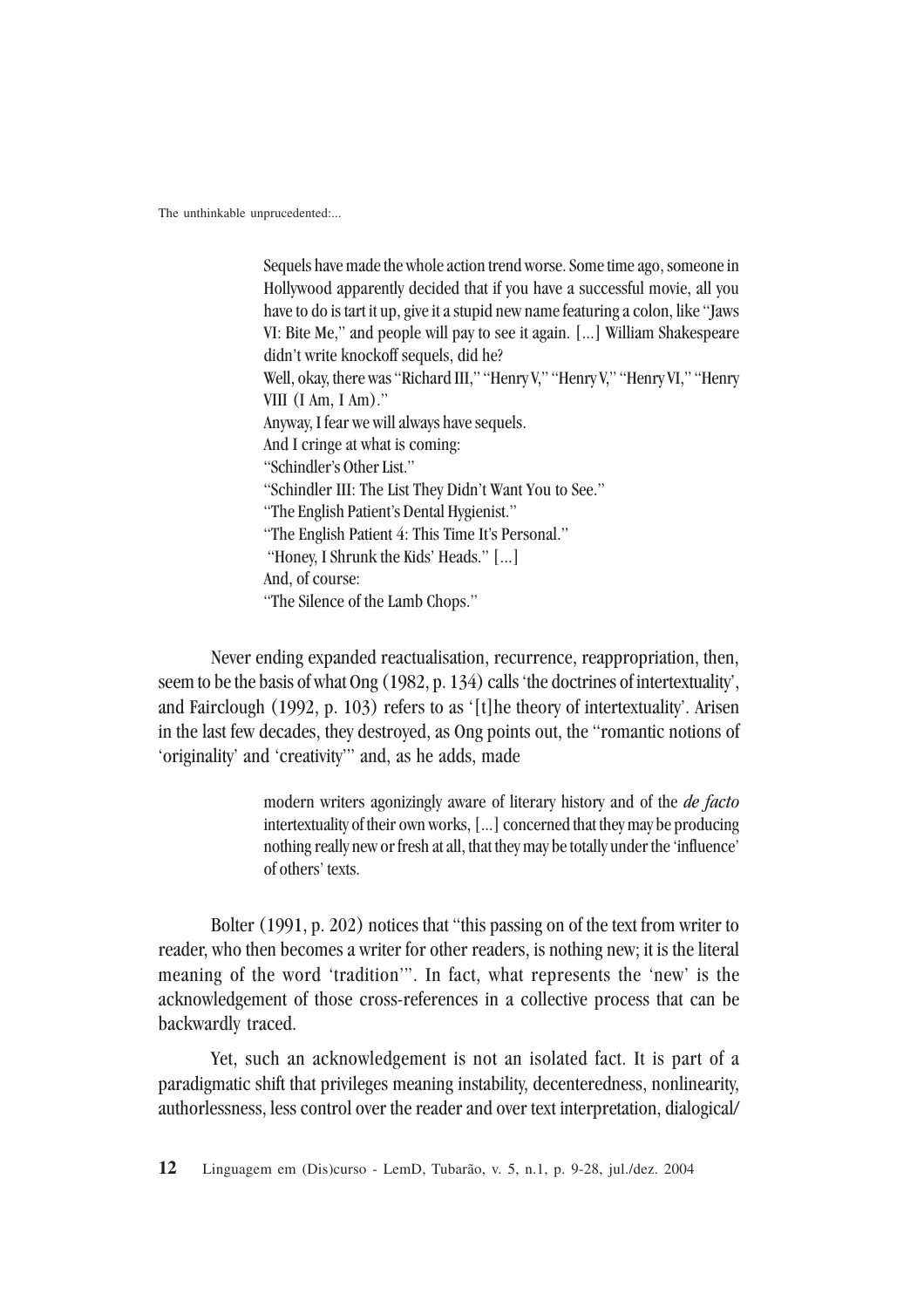heteroglossical features, and so on. It is a refusal to mastery, just to use Barthes' (HUTCHEON, 1989, p. 37) terms.

Although the title of this paper mentions the 'unthinkable unprecedented', the content of this paper deals with its counterpart, i.e. the 'thinkable precedents' for the simple reason that, although retrospectively infinite, as Barthes (1974, p. 10) argues, they are potentially accessible through those precedents that scaffold our ongoing knowledge and experience (cf. Bolter, ibid.). As such, the *thinkable precedents* — *intertextuality* to Kristeva, *interdiscourse* to Pêcheaux represent the *ad hoc* realisation of the unattainable *unthinkable unprecedented.*

The endless search for the "interwoven traces and echoes of other texts" is also present in Journet (SELZER, 1993, p. 247). She points out that

> the ability to understand a text — its diction, syntax, organisation, genre, or topic — depends on the ability to differentiate it from other texts. But because such a process of differentiation is endless, any final meaning will be constantly deferred through a kind of "genetic indetermination"(Derrida, *Writing and Difference*, 292). The act of interpretation is thus inexhaustible.

Intertextuality, therefore, has to do with the reconstruction of those thinkable precedents "ranging," as Tyler (1987, p. 90) states, "from the overt citation of other texts to allusion by failure to mention what ought to be mentioned, noting in the first instance by presence and in the second by absence". This is typical of postmodern discourse which is founded on the creation of new meanings by means of those recurrent repetitions that make texts different when they are so equal, and so alike when they are so different.

# **3 VOICES FROM EVERYWHERE: THE TEXT OF INTERTEXTUALITY**

The allusion to the (never ending) search for origins, boundaries, limits, definitive interpretations, leaves us with the conviction that we are as much worried about the past as we are, very comprehensibly, about the future. As a result, discourse is simultaneously 'retrospective' and 'prospective', in such a way that the *here and now* becomes just a stand-by position from/to other texts. In this respect, Fairclough (1992, p. 101-102), interpreting Bakthin's ideas on the intertextual shaping of texts, mentions the responsive (retrospective) /anticipatory (prospective) aspect of texts.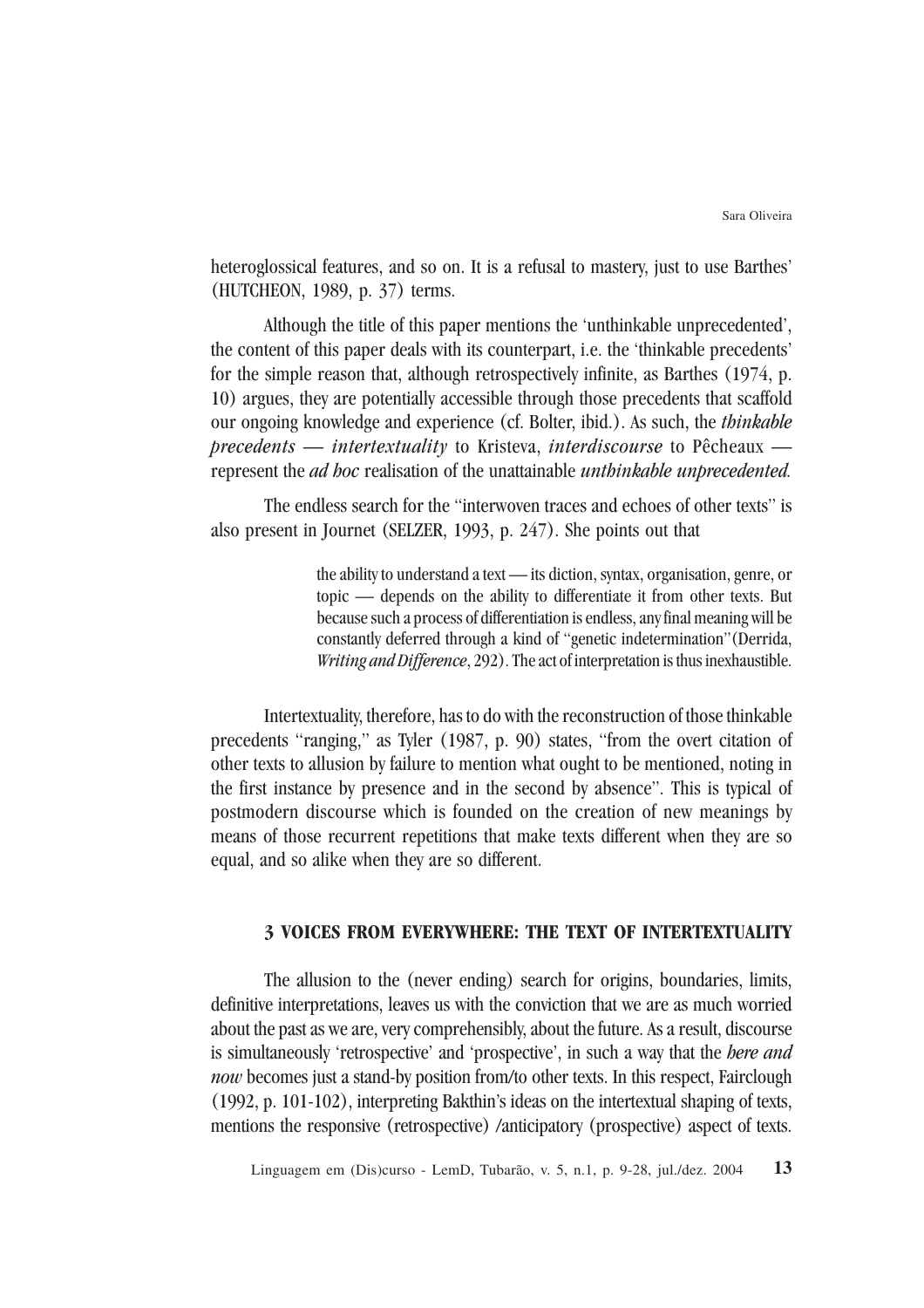However, it is well known that this kind of search inevitably tends to accomplish opposite results (the more we know, the more there is to know): the more boundaries are built to a text, the more boundless it tends to be as the interpretive paths are numerous, all of them depending on the readers' constructed worlds of meaning and experience. Belsey (1980, p. 129) refers to this kind of open possibilities, this intertextuality, as *interrogative text*, where

> there is no single hierarchy of discourses such that the reader is offered privileged access to the work's 'truth'. Instead the reader constructs meaning out of the contradictory discourses which the text provides.

In addition to being a result of this non-hierarchical openness, the making of texts from other texts is also viewed as a tense, contentious production. This idea is shared by Bazerman (SELZER, 1993, p. 21), who views the intertext as a "strategic site of contention". According to him, intertextuality is

> the battlefield for control of the cognitive universe within which new claims will be read — analysis of intertextual representation lets us see not only the rhetorical game being played, but also the struggle to define the rules and limits and stakes of that game.

This notion of a *battlefield for control of the cognitive universe* also echoes in Fairclough (1992, p. 102-103; 1995, p. 78) and Kress (1989, p. 32) when both discuss the close-knit relationship between intertextuality and hegemony. Apart from acknowledging this contentious aspect, Kress (ibid) adds the potential for change as an inherent aspect of texts. He suggests that as there is no text of a single speaker or writer, it is natural that all texts present traces of differing discourses. As a consequence, texts become the sites of struggle and contention for dominance, and linguistic and cultural change.

The multifaceted, polyphonic, view of text is corroborated by an expressive number of researchers. Thus, Barthes (BELSEY, 1980, p. 129) talks about a "multiplicity of voices that origin in the writable text"; Derrida (1979, p. 84) mentions the "differential network, a fabric of traces referring endlessly to something other than itself, to other differential traces"; Selzer (1993, p. 8), interpreting Kristeva´s term "intertext", refers to it as "that web of other, interconnected texts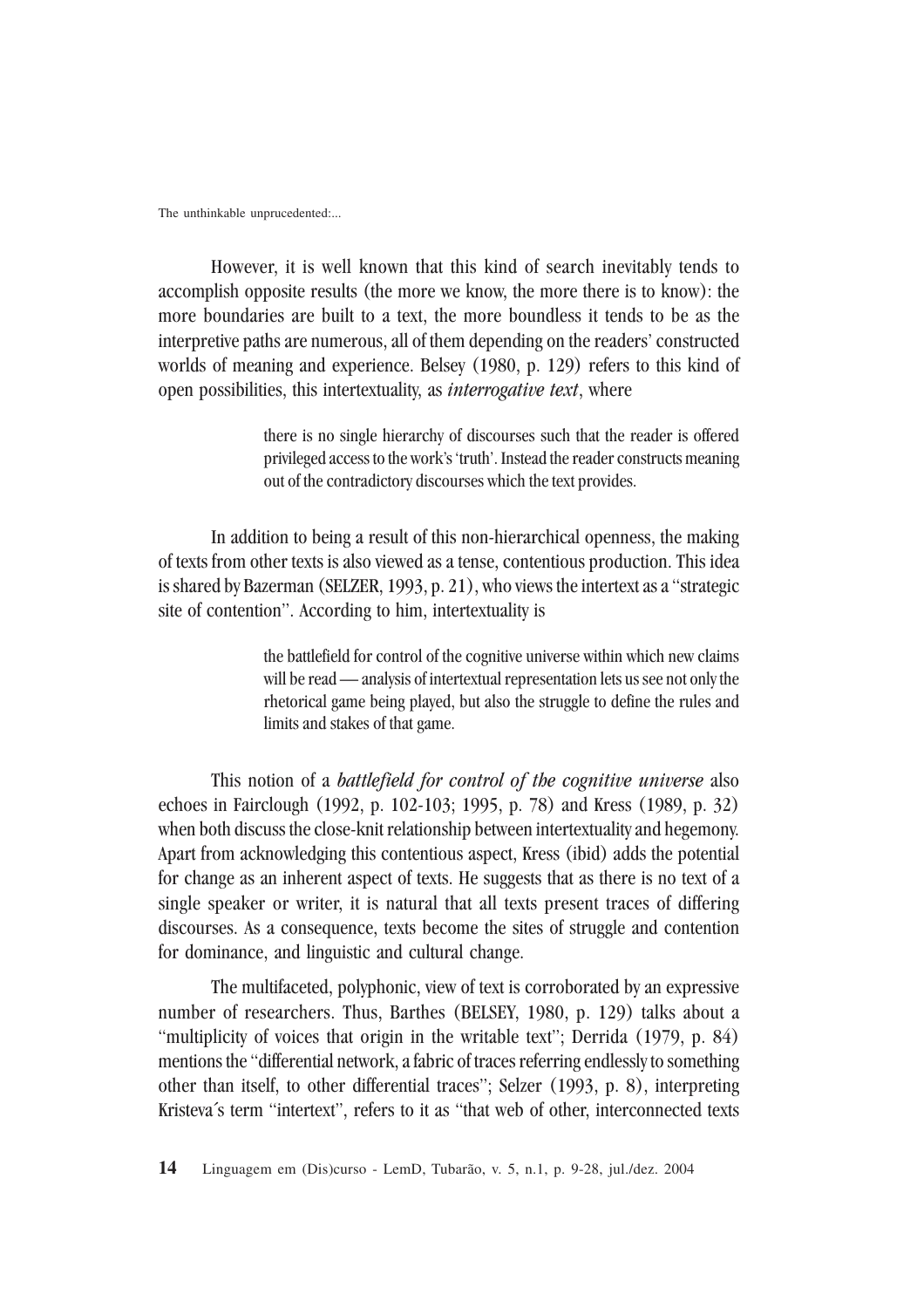against which any piece of writing is inevitably constructed and interpreted and in cooperation with which accomplishes its social action"; Culler (as cited in Bolter, 1991, p. 163) points out that "[a] text can be read only in relation to other texts, and it is made possible by the codes which animate the discursive space of a culture" Finally, Ong (1982, p. 134) notes that "although texts are autonomous by contrast with oral expression, ultimately no text can stand by itself independent of the extratextual world. Every text builds on pretext".

However, intertextuality only exists if and when the reader is able to acknowledge it, to make connections, to see cross-references in the text. "If one is deaf to the tune," as Tyler (1987, p. 213) puts it, "one need not to dance to it". However, the way we acknowledge it, connect different patches, see crossreferences in a text, and even our attitude in relation to the discourse used in the text, may vary as the relevance appointed by different readers to different aspects of the text also vary. Bazerman (SELZER, 1993, p. 28) comments that

> Not everyone may read the literature in the same fashion. Other readers with different interests and perspectives might not select the same set of texts as the most relevant nodes of discussion, nor might they find the same stances and divisions in those texts.

 Attributed relevance is constrained by several factors, including our personal traits, or social and ideological position. This leads us, therefore, to Bakthin´s view of the non-neutrality of discourse.

The mental availability to perceive all those interconnections comes as a result of the reader's constructed world of meaning and experience (FAIRCLOUGH 1992, p. 83; Kress 1989:4). Thus, the issue arises, as put forward by Fairclough and Wodak (1997, p. 279), of how much contextual knowledge one needs for an interpretation. To state that "the world is what we say it is" should not be understood, as Tyler (1987, p. 172) argues, as "the world is all we say it is." In other words, the issue posed here is: if we are inexorably condemned to being bounded to our own limits, how potentially farther should those limits extend in order to fulfil that search for the unprecedented? In other words, how much can we negotiate/subvert/ alter these limits if we read from an ideologically and socio-culturally situated position? In the following pages I intend to show instantiations of intertextuality where thinkable pretexts come into being only when interwoven with the reader's world.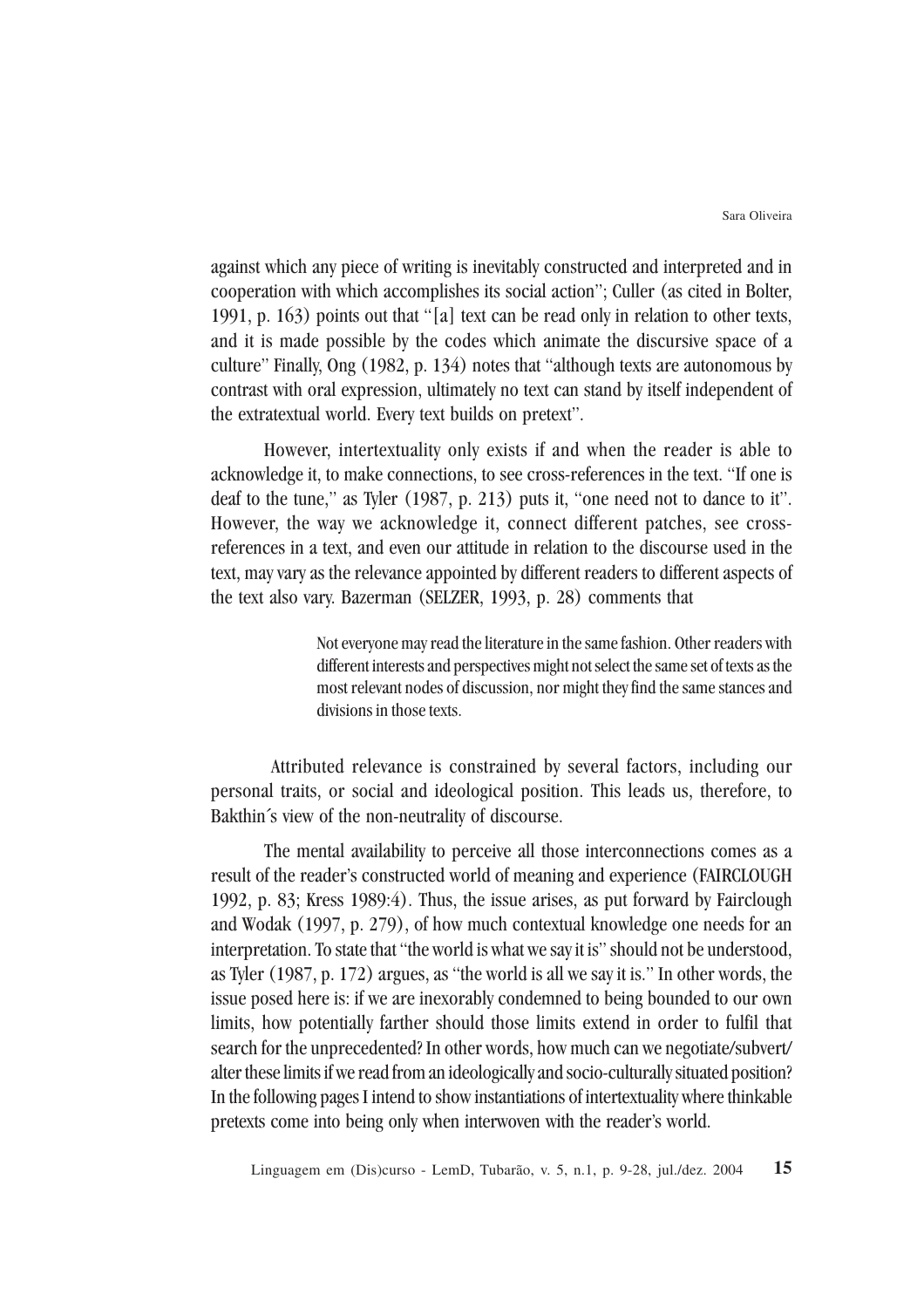#### **4 EXAMPLES OF INTERTEXTUALITY IN NEWSPAPERS**

Newspapers represent one of the most outstanding sources of intertextuality. Like chapters of a long book, usually newspaper articles evoke past events in order to contextualize 'new' ones and make readers follow episodes and incidents perhaps already lost in memory but still somehow linked to present situations. The newspaper is a web in itself, interconnecting intra and extratextual events, mostly ephemeral, but that help in the construction and reconstruction of the interwoven fabric of daily life.

# **Example 1**

# **Diamonds Aren´t the Only Stones That Are Forever**

**Example 1: title of a newspaper article (The Washington Post, Sunday, October, 1997).**

Its structure is a syllogistic one:

- 1. Stones are forever
- (given information) 2. Diamonds are stones
- 3. Diamonds are forever +
- 4. Other kinds of stones are also forever V (new information)

Example 1, below, is the title of an article that appeared in a special section of the Washington Post, dedicated to The Rolling Stones:

with the matching for compatibility<sup>1</sup> present in all premises:  $1 \& 2$ ;  $2 \& 3$ ; and 1 & 3. In #4, a reader´s inference, there is the insertion of the new element *other kinds of stones* which triggers the reader's schemata to out of the text (exophoric and inter-discoursal<sup>2</sup> ) mental frameworks related to stones.

The selection of ´rock 'n roll band´ to fill in the slot ´Stones` of the title, and then the name ´Rolling Stones`, to name the rock ´n roll band certainly will also

<sup>1</sup> Compatibility positions: Term used as opposed to ´contrasting positions´, or ´incompatibility´," the other possibility for the Matching Relations proposed by Winter and related to intra-textual semantic relations holding between clauses or groups of clauses." (cf. Hoey, 1996:151))

<sup>&</sup>lt;sup>2</sup> Inter-discoursal: the voices of another discourse type. Cf. Cook, 1992)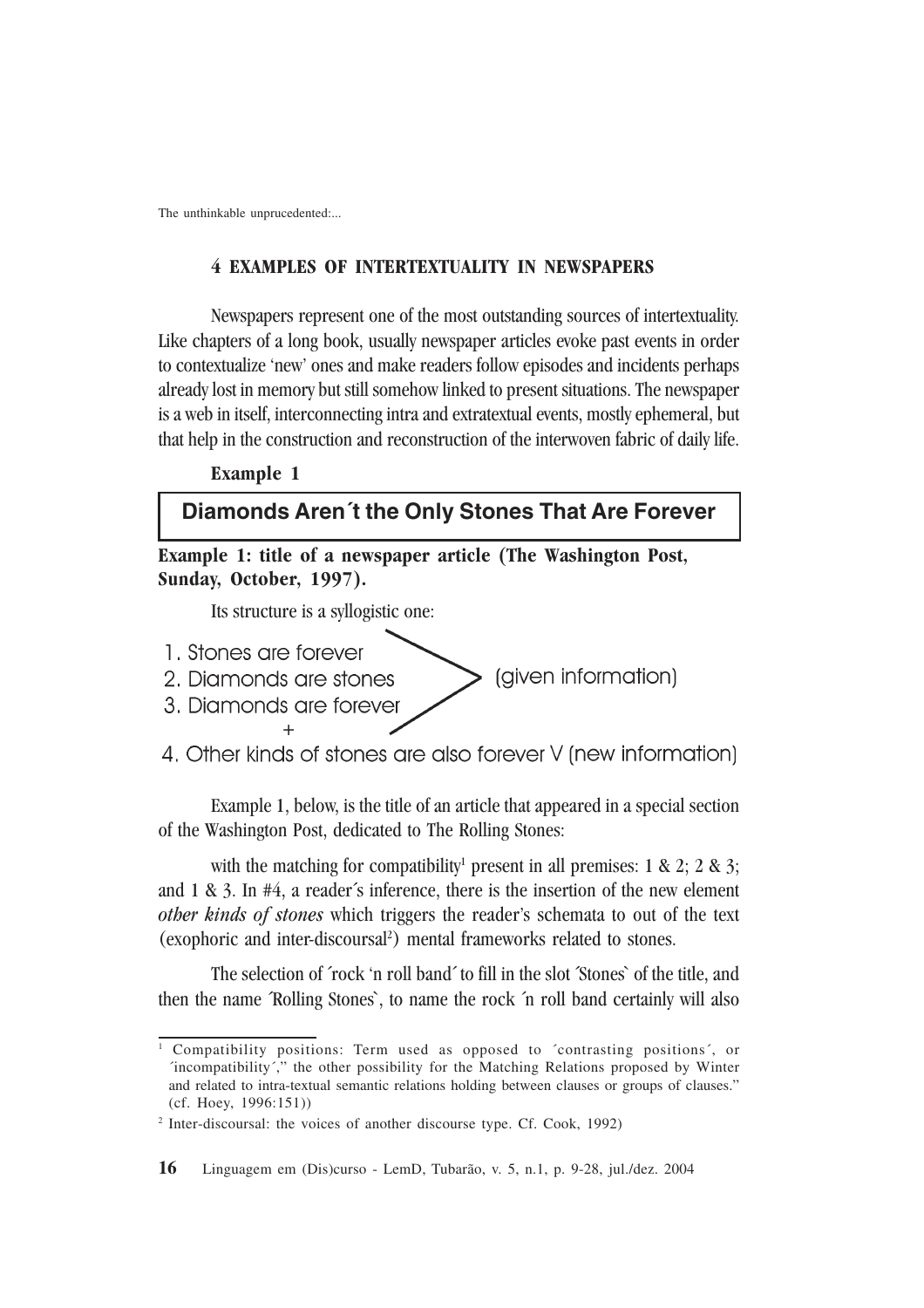occur due to the context where the title/article is inserted, i.e. a special section in the newspaper related to culture/music/art. The reader might perceive interdiscoursal cross-references such as: 'diamonds are forever', a well known sentence (by the way, who coined it?) very much used in ads and here associated to the allusion to the Rolling Stones and their enduring career.

#### **Example 2**

The last example of intertextuality (example 5) is depicted by a snippet. Snippets usually appears in the front page of a newspaper with the function of motivating readers to read specific material inserted in the inside pages. Its language is telegraphic and focuses on the most outstanding aspects of the article so that the reader feels interested in reading it. The snippet rendered in example 5 appears in the front page of the Art & Culture section of *The New York Times.* The language used is suggestive and the author plays with the words (trust/Rolling Stone/turned 30) in order to raise the reader´s interest and hopefully his/her schemata.

Two main points are to be considered in this snippet: First, the expression Rolling Stone (no 's') which is cataphorically linked to the word 'magazine' and exophorically linked to the name of the famous rock 'n roll band (with 's'). The other aspect to be mentioned is the allusion to the motto of the sixties: 'never trust anyone who is over thirty'. People following the motto grew old, society has changed since the peace and love era, and so did the fans of rock'n roll ('YOU' in the text). Well, yes, perhaps you might trust those people anyway (the ones who edit the magazine and all those people who are over thirty). The motto now might be 'you can probably trust anyone over thirty (now that WE have just turned 30)'. Thus, the band is over thirty, the fans are over thirty, the magazine has also turned thirty. Those who used to fight against the *status quo* are the ones who embody it now.

No doubt the text in this snippet brings in evocations that make sense to post-war baby boomers facing new paradigms of social behaviour and the (then) trendy appeal to drugs, sex and rock n' roll, but probably those ones who are in their twenties would attempt other sort of associations or connections.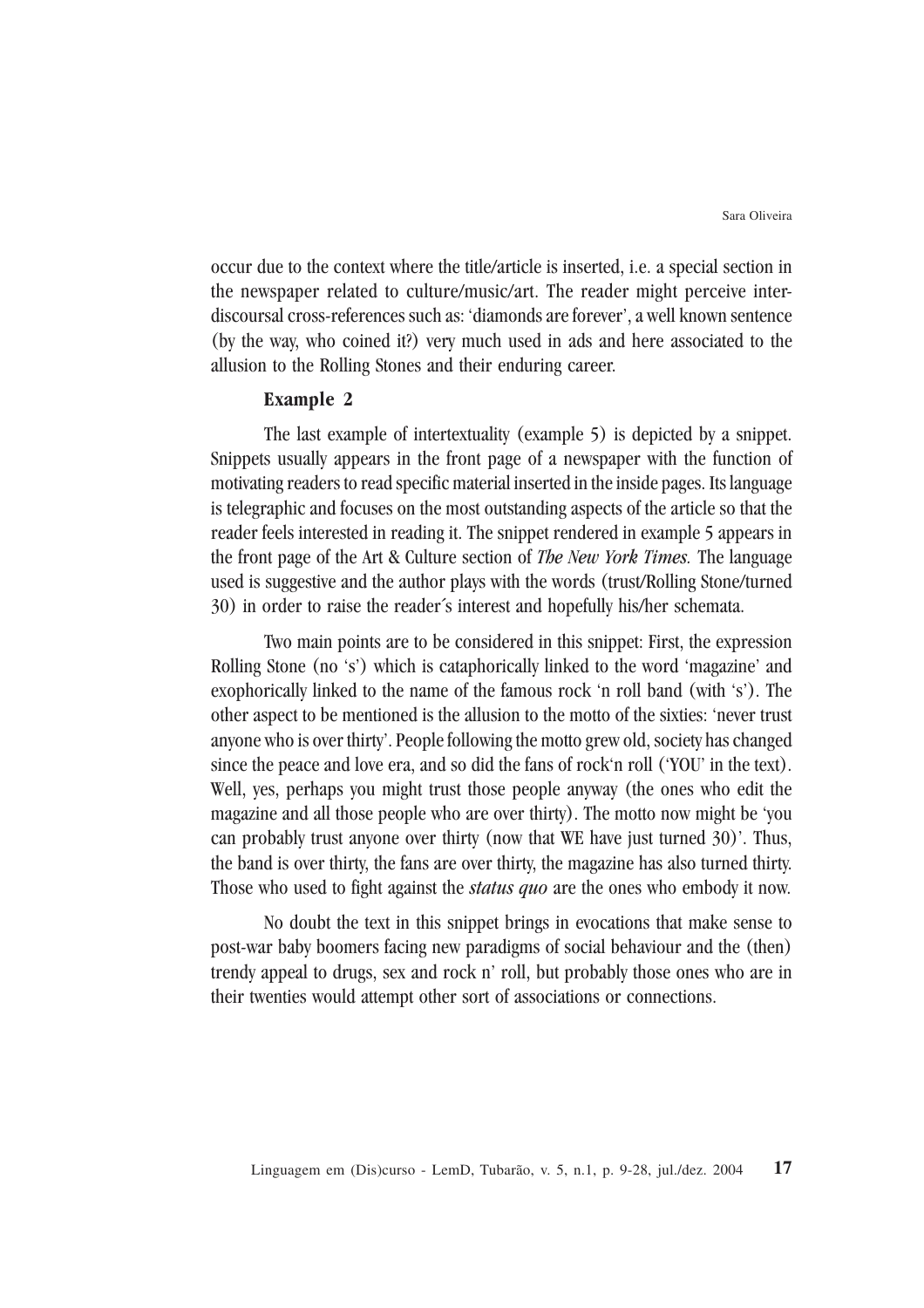

**Exemplo 2 – A snippet (The New York Times, October 19, 1997).**

#### **Example 3**

As short as the example above, example 3 carries notwithstanding more sophisticated intertextual features. To start with, the cartoon provides both verbal and visual referents which are finely tuned to effectively communicate its purpose. Apart from that, the reader has to have more elaborated schemata in order to complete the message resulting from the interwoven connections around words, picture, and the outside world of the cartoon, which is the world surrounding the reader.

To the less aware reader the interpretation might follow a plain, denotative, straightfoward path:

**1. probably there is an epidemic going on in New York City --> SITUATION** 2. contamination would occur when the re is eye contact --> PROBLEM 3. there fore, eye contact should be avoided  $\rightarrow$  SOLUTION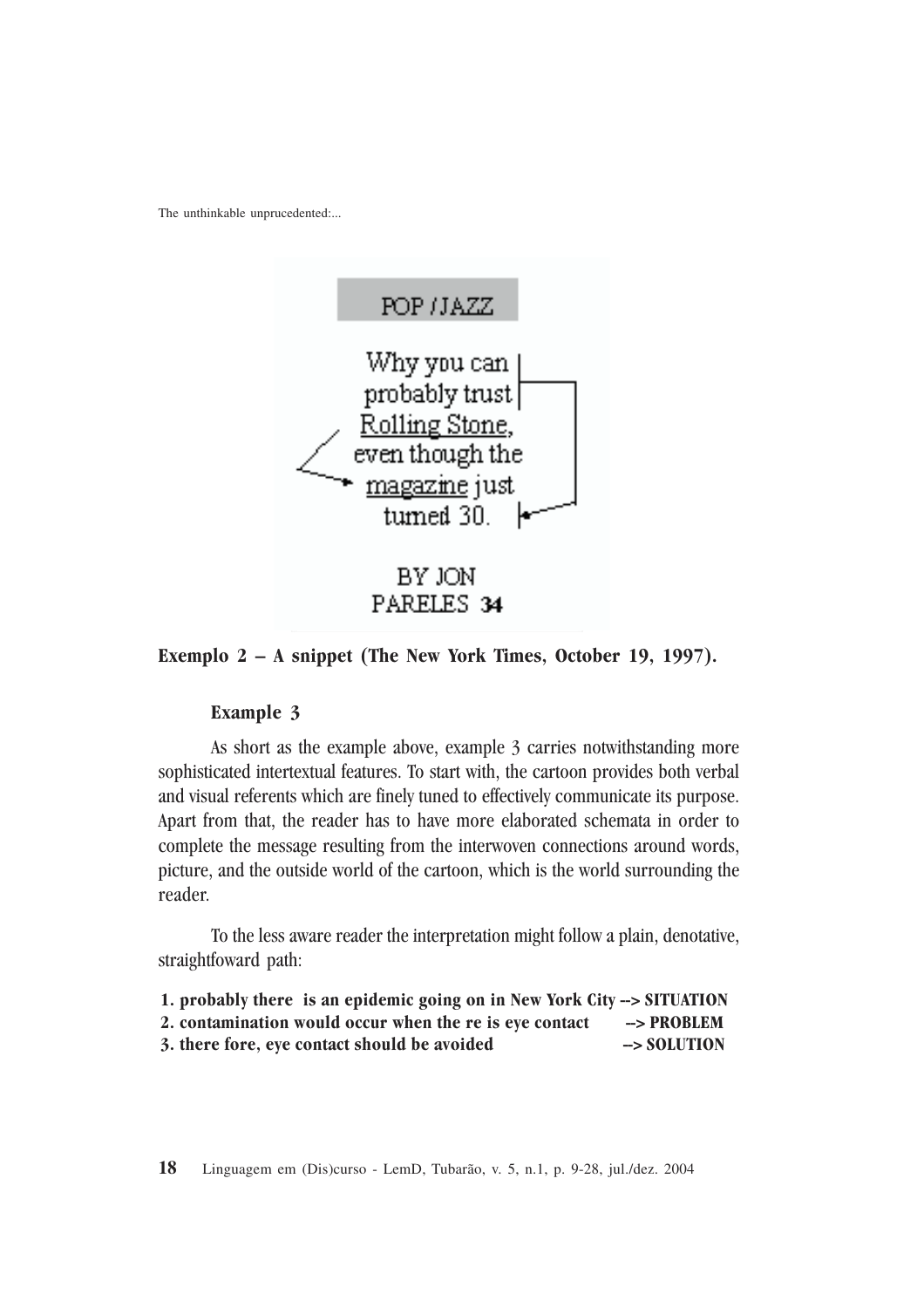Sara Oliveira



**Example 3 – Cartoon (The Wall Street Journal, November 6, 1997).**

The situation presented in the cartoon is in a matching relation of compatibility with a social epidemic, or better, an 'anti-social' one: The text alludes to the claimed 'horror' New Yorkers have to socialising with strangers. In addition, it is not just a coincidence that the vehicle on the first plane in the cartoon is a truck without windows and keeping the same speed as the car on the left (trucks are supposed to go slower as they are bigger and heavier). This 'speed' feature, very characteristic of big cities and very typical of New York too, justifies Safire's (1997) ironic comment about certain features of the New Yorkers' behaviour which are reproduced in their daily 'street'<sup>3</sup> discourse:

> "If we hurry, we can make the light". Only New Yorkers say that to one another. Other Americans say in their whitebreadese, "If we hurry, we can start crossing the street before the green light changes". (They are more literal and probably not in that much of a hurry, anyway. That is why they, and not New Yorkers, define a split second as *a New York minute.)*

<sup>&</sup>lt;sup>3</sup> By 'street discourse' we mean the colloquial and very much local vernacular that encapsulates the New Yorkese flavour. It is related to specific cultural urban features and situations of New York, appropriated by those who *'belong* to the city' and used outside professional premises. It includes jargon related to city life (downtown, streets, traffic lights, underground, bus station, hurry) and framed by that blasé look at those who are not part of that inner circle.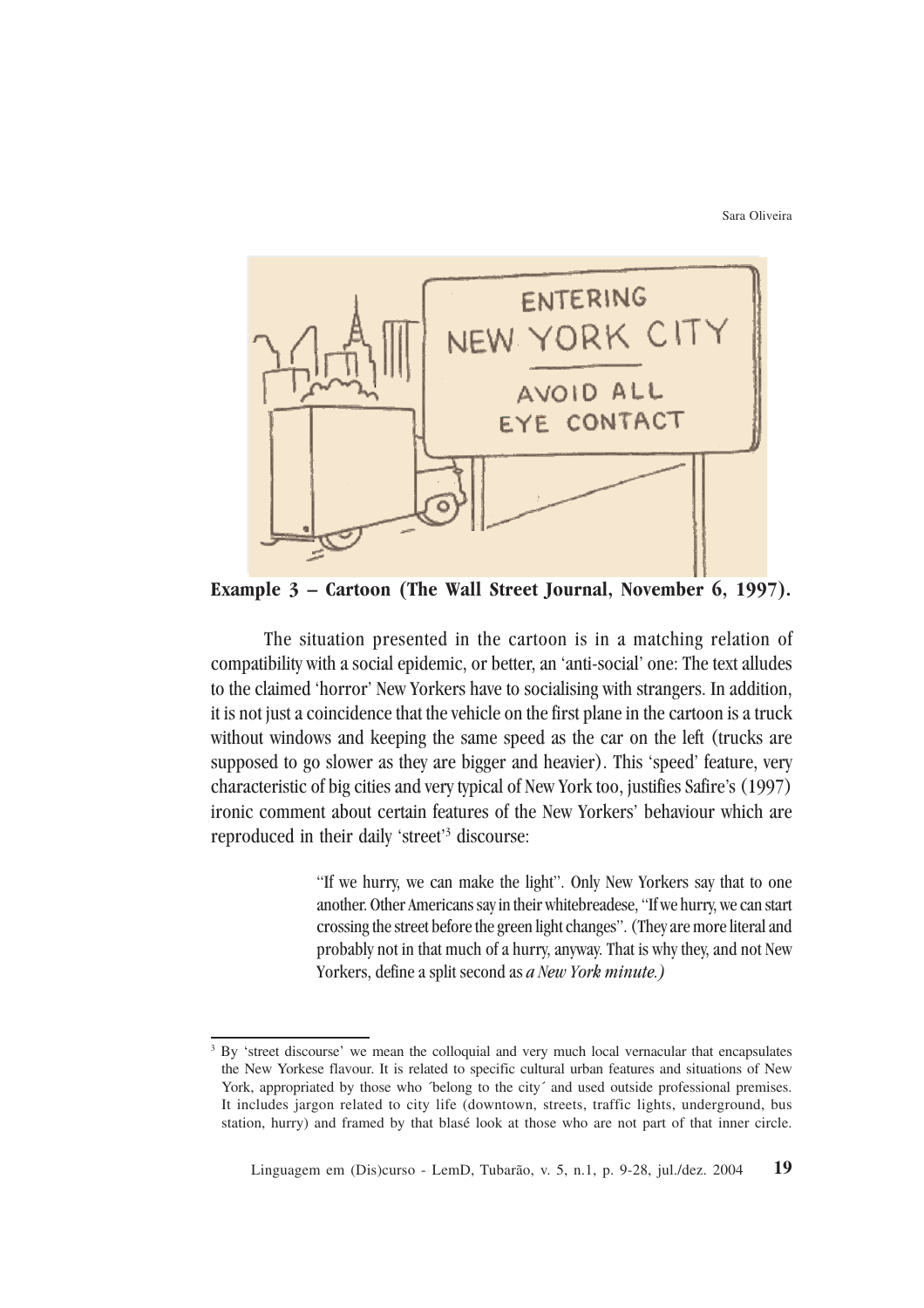The cautionary overtone of the message in the cartoon alludes to the *denial of possibility* of any kind of closer contact (´*avoid eye contact´*). This can also be found, as Safire (1996) points out, in the typical New York expression, *fuhgeddaboutit*. As he asserts, such an expression, mainly "the first syllable separated, and the second syllable taking the stress," *fuh-GEDDaboutit,* implies much more a ´*no way´* than a ´*no problem´*. As it was illustrated, the evaluative character of the cartoon is found inter and extratextually.

Intertextuality also resides in other connections one may make between this cartoon and other texts like jokes, puns, articles, depicting the fragmentation of relationships, mainly in 'global' places like big cities. No doubt, New York is an inexhaustible source of stories focusing on this anti-social epidemic, and newspapers are one of the most prolific of such sources. What one feels when one reads the cartoon is that the importance of being social is something unessential in NYC, and you rather fiercely bite (the apple) or are bitten.

#### **Example 4**

Example 4 corroborates the ideas presented above in example 3, and adds a subtle view of impoliteness to New Yorkers:

The story below is another example of this anti-social feeling with which New Yorkers seem to inspire newspapers. Obviously the text requires previous knowledge in a Texan, a Russian and a New Yorker Went to restaurant to have lunch together. The waiter came and said: "Excuse me, due to scarcity me at won't be served today." The Texan asked: "What's scarcity?" The Russian asked: "What's meat?" The New Yorker asked: "What's excuse me?"

#### **Exemplo 4 – A joke (OLIVEIRA, 1999).**

The further one goes the better to fully grasp the meaning of this joke. I remember telling it to my students and the question I could notice in their perplexed eyes was 'So what?' They understood the lines, but their lack of cultural knowledge in general (a basic source of intertextuality) did not allow them to make the appropriate connections that would lead to the understanding of the story as a whole (especially since jokes are one of the most culture bound genres).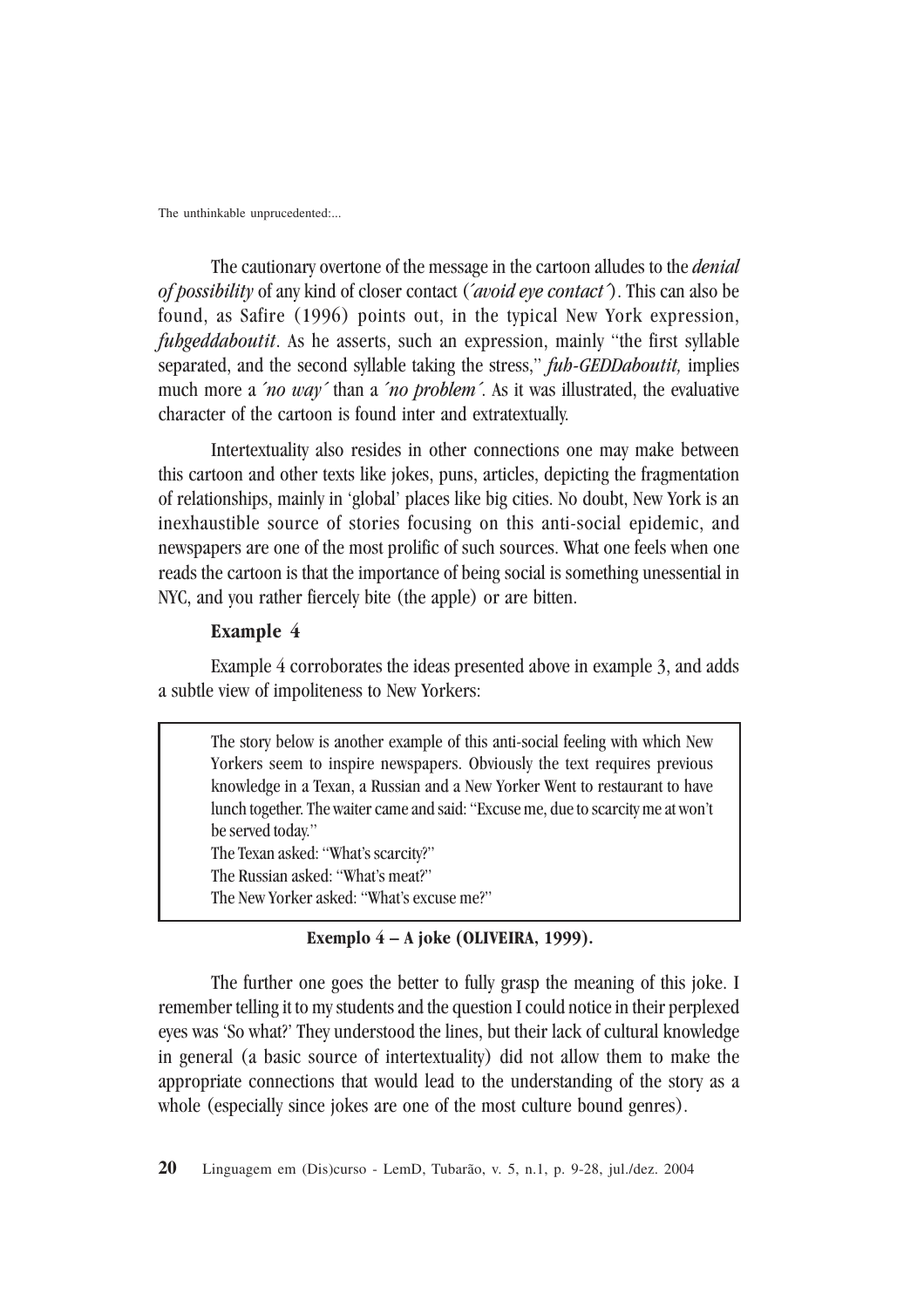### **Example 5**

Although an old story, the cartoon in example five is an interesting instance of how intra- and inter- textual connections alternate in the understanding of a message. It is intratextual when we read the headline and associate it to the comment made by frog #1; and it is extratextual when we go outside the text (our schemata) to disentangle the key word '*problem*' (in the bubble). A brief application of text structures (Basic Clause Relations and Basic Text Structures) is attempted here in a combination of the following three forms:



*Example 5 –* **A cartoon (The Herald Tribune, September 5, 1996).**

Problem-Solution; Hypothetical and Real; and Matching Relation to systematise the relations among intra and extra texts arisen by the cartoon in example five. Just to remind readers, Clause Relations refer to text organisation concerned with examining how different clauses within a text and across texts interact, compare (matching for compatibility) and contrast (matching for contrast. (see also McCARTHY, 1991; COULTHARD & JOHNSON, 2000). As pointed out by Winter (1986), there are two main types of clause relations, as viewed under the perspective of the encoder: a) Problem-Solution (P-S); and b) Hypothetical-Real (H-R). The pursuit of both patterns is to describe how the message is structured considering the interconnection of clauses to produce a sensible and coherent text. The H-R structure, as Winter (ibid) claims, is used as the basis text structure to report our response to the perceived truth of somebody: "The Hypothetical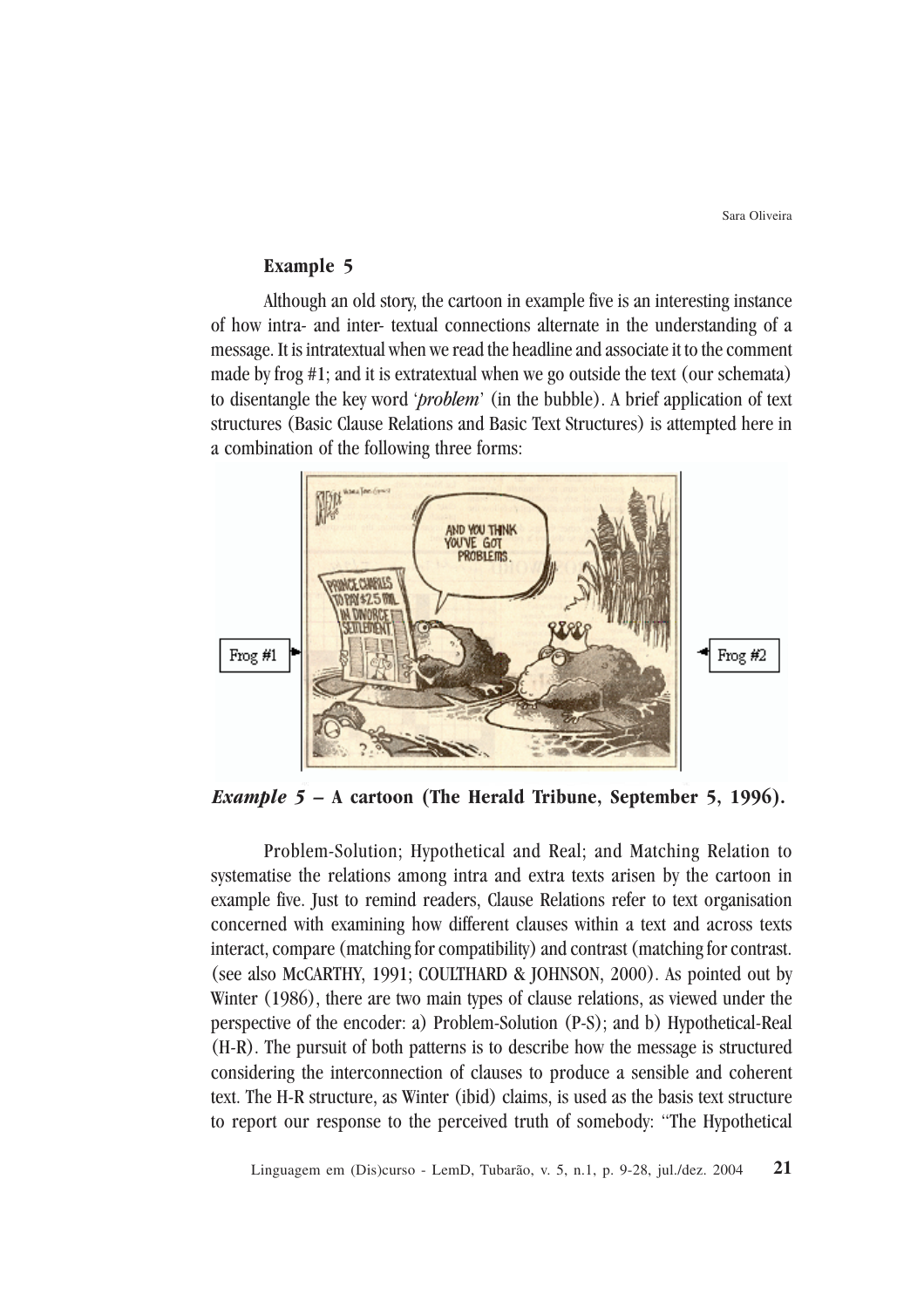member presents the statement to be affirmed or denied as true. The Real member presents the affirmation or denial of the enclosed statement" (WINTER, ibid, p. 103). Hoey (1996, p. 152) notes that "matching relations are frequently marked by clear parallels of syntax and lexis". With example five we want to demonstrate how intertextuality creates such parallelisms and cross movements in the textual level, i.e. when two (or more texts) are marked by resonance of each other. Thus, we have:



**Matching for compatibility**:

a problem of looking what one is not (the constant)

environment (metaphorical/ real swamp)

x subjects: a prince-frog/a frog-prince

x 'voices' referring to similar problems (newspaper interpreting the legal settlement and the common

preting and applying the issue to their own lives). the cohesive parallelism created by the allusion 'real/royal' contained in the expression *Prince Charles* and the simulacrum of reality in the drawing of a frog wearing a crown.

| Matching for incompatibility:                                                                                                                                                                                          |     |                                                                                                                                                              |
|------------------------------------------------------------------------------------------------------------------------------------------------------------------------------------------------------------------------|-----|--------------------------------------------------------------------------------------------------------------------------------------------------------------|
| REAL (marked by the medium where the story vs.<br>is told: a newspaper and the mode: a head-<br>lin e.                                                                                                                 |     | HYPOTHETICAL ( a fairy tale / the problem<br>(hypotheticality depicted by the verb think)                                                                    |
| PRIVATE becomes PUBLIC (the subject vs.<br>matter (getting divorced), normally a family<br>issue, is discussed in newspapers and takes<br>the proportion of a State issue. Everybody<br>seems to be concerned with it. |     | PUBLIC (subject-matter: fairy tale, everybody knows<br>the story; it is treated in a banal way ) becomes PRI-<br>VATE (as nobody cares about the poor frog). |
| OPEN (HAPPY?)ENDING (for the Prince)                                                                                                                                                                                   | VS. | CLOSED (UNHAPPY) ENDING (for the frog)                                                                                                                       |
| BIG PROBLEM                                                                                                                                                                                                            | VS. | SIMPLE PROBLEM                                                                                                                                               |
| LOTS OF VARIABLES                                                                                                                                                                                                      | VS. | NO VARIABLES                                                                                                                                                 |
| SYMPATHY                                                                                                                                                                                                               | VS- | CONTEMPT                                                                                                                                                     |
| VERB USED IN THE HEADLINE implies that vs.<br>a legal action has been taken                                                                                                                                            |     | VERB USED IN THE BUBBLE: a typical British<br>verb form + short form indicating oral and informal<br>interaction                                             |

**22** Linguagem em (Dis)curso - LemD, Tubarão, v. 5, n.1, p. 9-28, jul./dez. 2004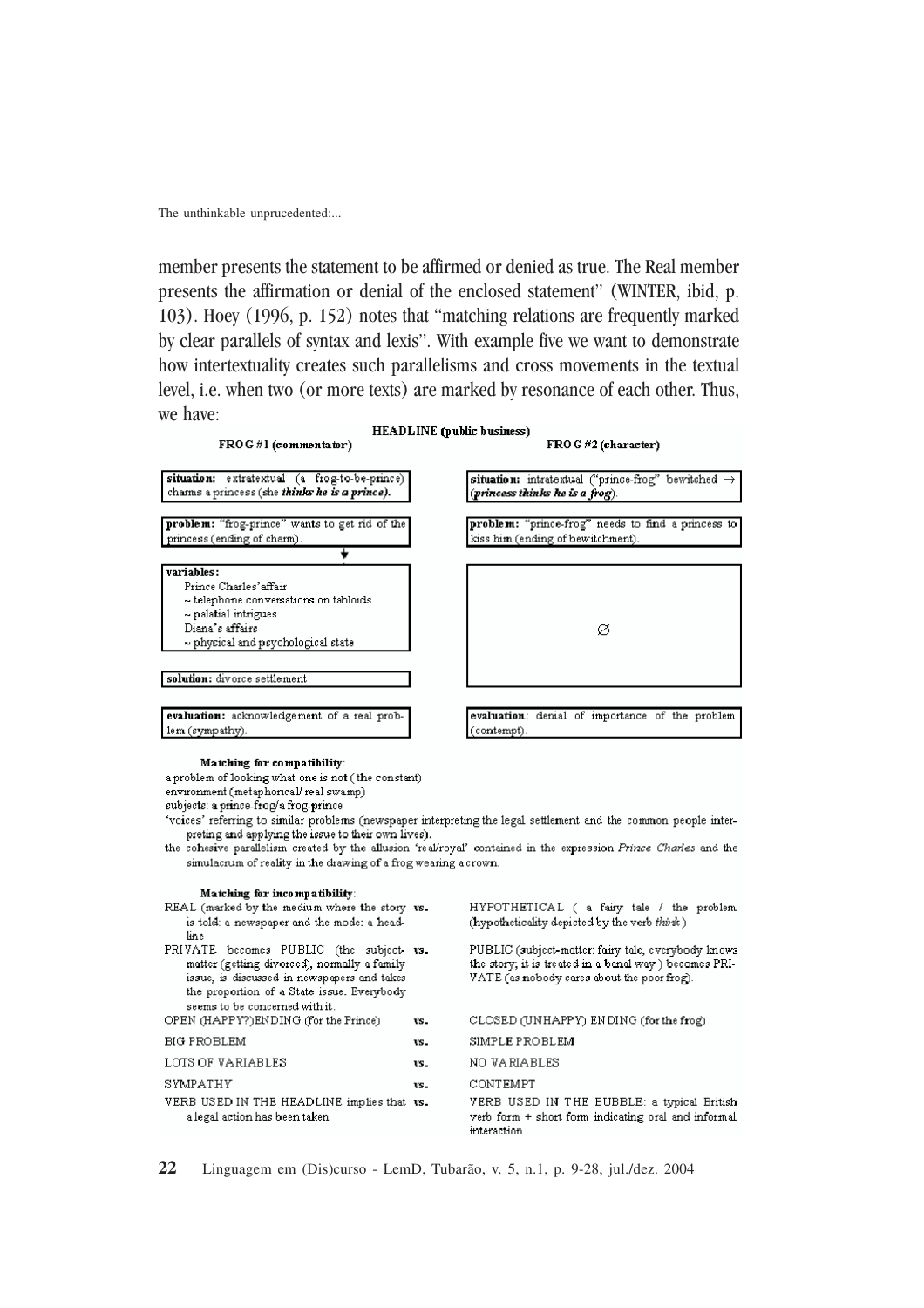The headline triggers the reader's schemata (extratextually) in order to fit the expression PRINCE CHARLES (his identity, what is going on, to whom he is going to pay such an amount of money, why he is getting divorced, the country where he is from, etc.). The information contained in the headline represents a final step of a whispering (our schemata says so) process. Therefore, 'voices' from lawyers, TV interviews, photos taken by *paparazzi*, contradictory 'official' photos, doctors, mother-in-law, mistress, children, polls for/ against either side, the Parliament, and so many others, invisibly crowd the cartoon and are summarised by the word PROBLEMS in the bubble.

The text in the bubble, on its turn, which purposefully is in central position, serves as a link between problem #1 (on the left) and problem #2 (on the right). Frog #1 plays the commentator between the endophoric YOU<sub>1</sub> (frog #2), the exophoric YOU<sub>2</sub> (the potential readers, and the covert HE (Prince Charles).

Frog #2, on the other hand, also triggers an exophoric reference by allusion to the tale of the prince who, cursed by a witch, becomes a frog (definitely not Prince Charles!). Now frog #2 has to find a princess to kiss him and, this way, undo the curse (that is his problem). Thus, opposing situations are very clear here:

> 1. a prince trying to get rid of a princess (for whom, by the way, he has become a frog);

> 2. a frog trying to turn into a prince again, and in this case a princess is absolutely necessary.

The environment, as it could not be different, is a swamp which, in this case, fits well endophorically and exophorically. The intertexts called upon (consider Prince Charles' affair with another lady, Princess Diana's affairs with other gentlemen, the atmosphere of palatial intrigue, the reporting of the intimate language used by the prince in his phone calls to his mistress, etc.) correspond to the framework and (muddy) foundation of Prince Charles' problem.

Another visual element to be considered is the expression of the eyes in both the drawings of Prince Charles and of frog #2: The same expression of unhappiness (the first, probably for the money to be paid and for the shuffling situation; the second for the difficulty in reversing its present situation). Anyway, as the situation involves power (from the association of money and breeding), certainly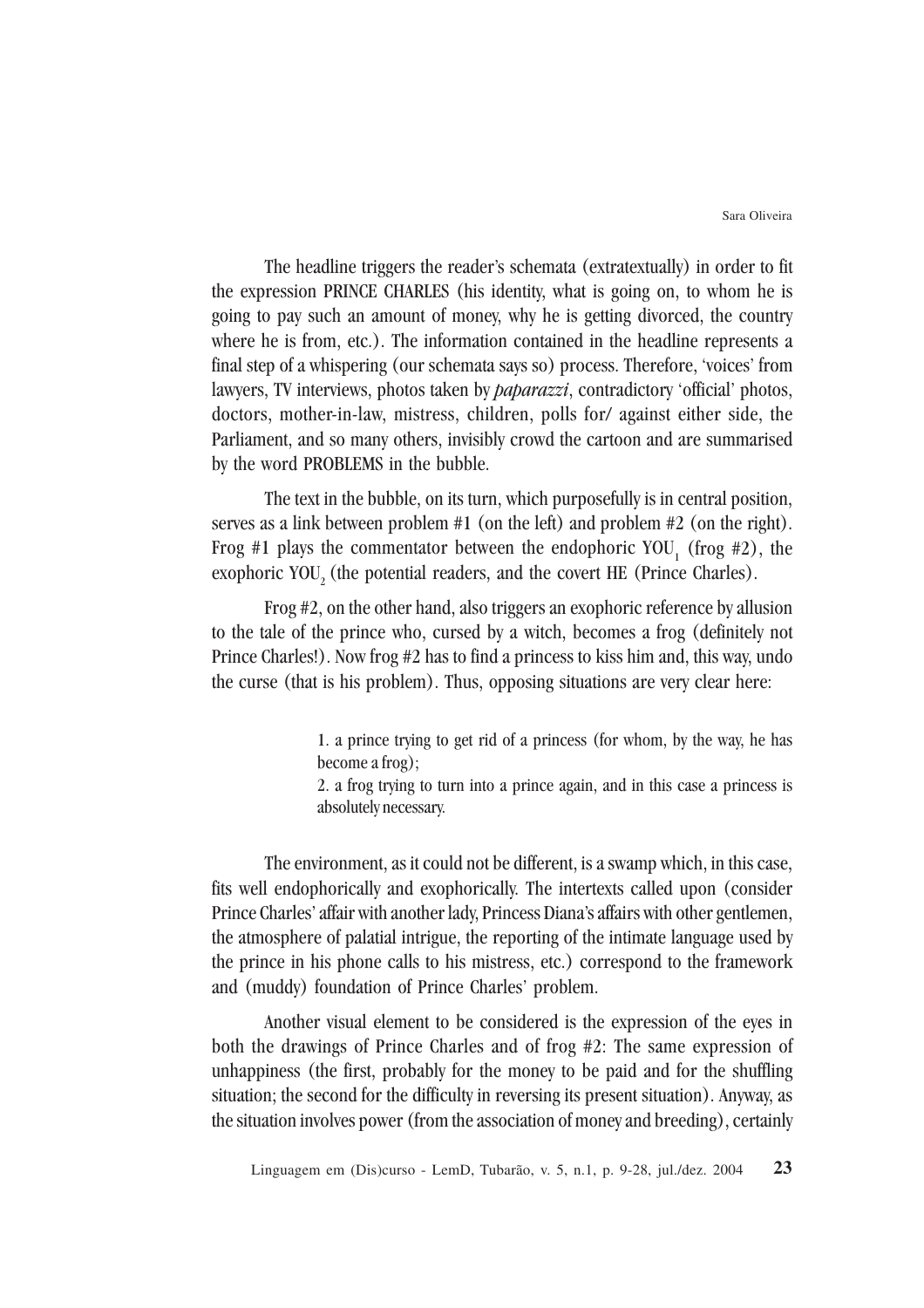he will get rid of his problem. However, to the fictitious frog-prince, as well as to the rest of the mere mortals, i.e. all the other 'YOU' around (proletariat), problems may not be so easily solved.

As it is well known, language in cartoons act interdependently with pictures, but sometimes the visual is much more loaded with meaning than the verbal side. Even without the text in the bubble, the cartoon would have accomplished its message. However, the author decided to maintain the text, perhaps just to depict frog #1 being cruel to frog #2; or to show frog #1´s discourse recreating asymmetric parameters of power and leading to the reproduction of inequalities (frogs vs. non-frogs or non-royals vs. royals).

The feeling of contempt among (apparent) equals is clear (when frog #1 considers the problems of the royalty more important than frog #2's problems (probably to parody the worship British people have in relation to the royal family).

Obviously, all these various facets will exist only if the reader, in Grice's (1975) terminology, cooperatively connects as many precedent texts as possible so that the message be adequately achieved. In this respect, Iser (1989, p. 7) comments that "[w]hen the reader has gone through the various perspectives offered him by the text, he is left with nothing but his own experience to judge what has been communicated to him". Ultimately, it is the reader, therefore, who is the decision-maker, and every time he decides what path to take he is reconstructing the text in a different way, following his/her social/cultural/discursive history (cf. KRESS, 1989; FAIRCLOUGH 1992; MEURER, 1996).

#### **5 CONCLUSION AND PEDAGOGICAL IMPLICATIONS**

By way of conclusion, a question should be raised. Why should one be concerned with intertextuality? Probably, I dare say, because intertextuality could be viewed as a potential source of possibilities of interpretation that might strengthen textual democracy. This is in accord with Tyler's (1987, p. 197) comment on the importance of overt and covert texts historically retrieved from everywhere that contribute, not to reproduction, but to the reconstruction of incremental realities: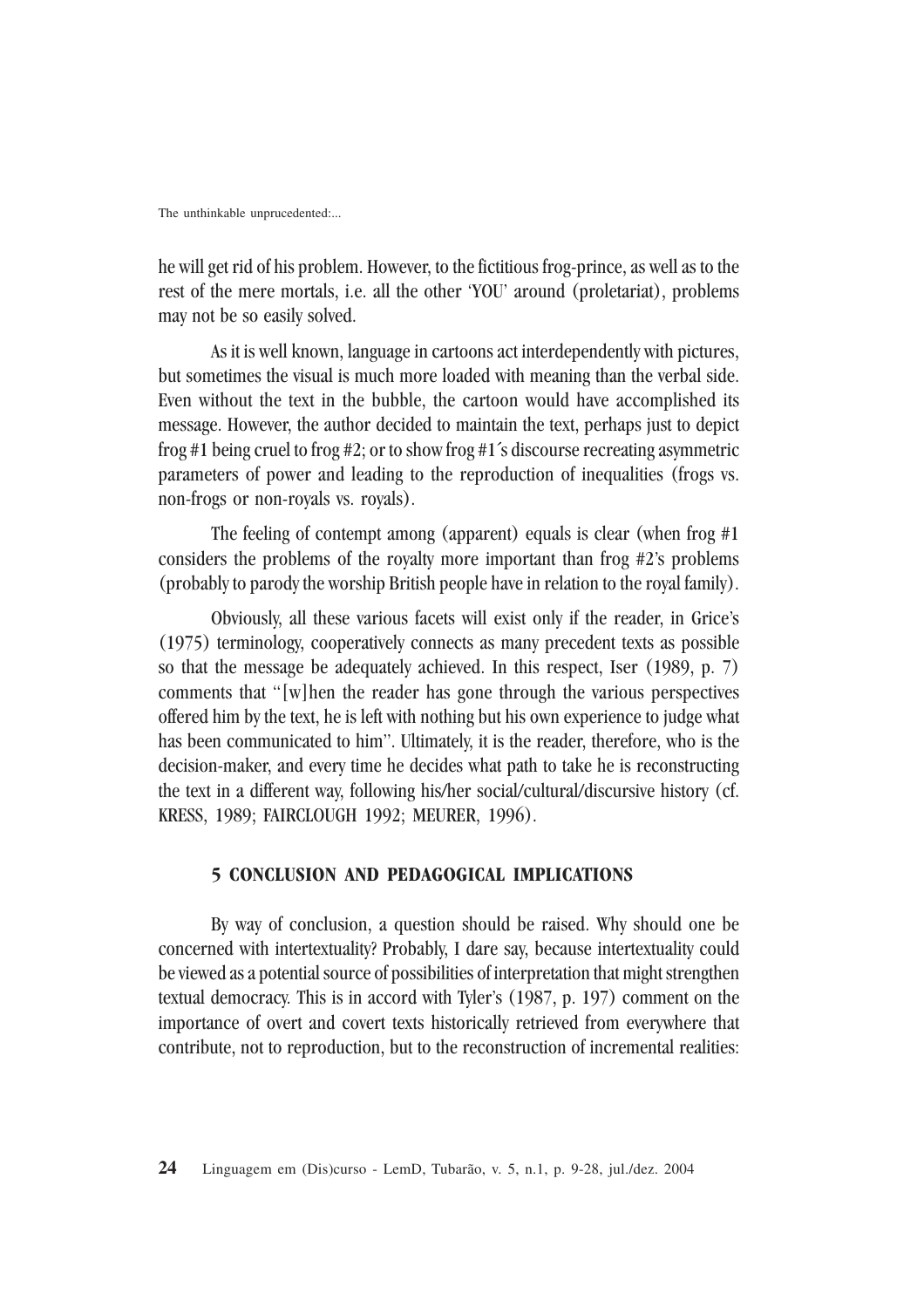Sara Oliveira

[p]ostmodern writing rejects [this] modern mimesis in favour of a writing that "evokes" or "calls to mind," not by completion and similarity, but by suggestion and difference. The text is not to be seen as a depiction or revelation within itself in what it says, but is to be "seen through" by what it cannot say, to show what it cannot say and say what it cannot show.

The pedagogical contribution to the field concerned with the analysis of discourse should be perhaps to help students realise that reading is not only a question of bureaucratically identifying rhetorical devices and spotting ideological features, but also to use such devices and features to understand and reconstruct social practices (GIDDENS, 1984; Meurer, in press). Reconstructing intertextuality is a way to learn how manipulative, power engendering, language is and how this can be reinforced by the medium/mode used. As Derrida (1976, p. 130) has noticed

> the power of writing in the hands of a small number, caste, or class, is always contemporaneous with hierarchization, let us say with political difference; it is at the same time distinction into groups, classes, and levels of economicpolitico-technical power, and delegation of authority, power deferred and abandoned to an organ of capitalization.

Thus, students should practice an alternative way of reading that could provide them with different answers according to the different paths they take; a different way of reading that could provide acknowledgement of others' precedent contributions and foreground texts-to-be; that could help them question, as Kristeva (1980) argues, our conventional ideas of reader, writer, and text, and consider the multiple voices inside a text. That seems to be a fruitful way to democracy: from the known to the unknown, from the precedent towards the unthinkable unprecedented.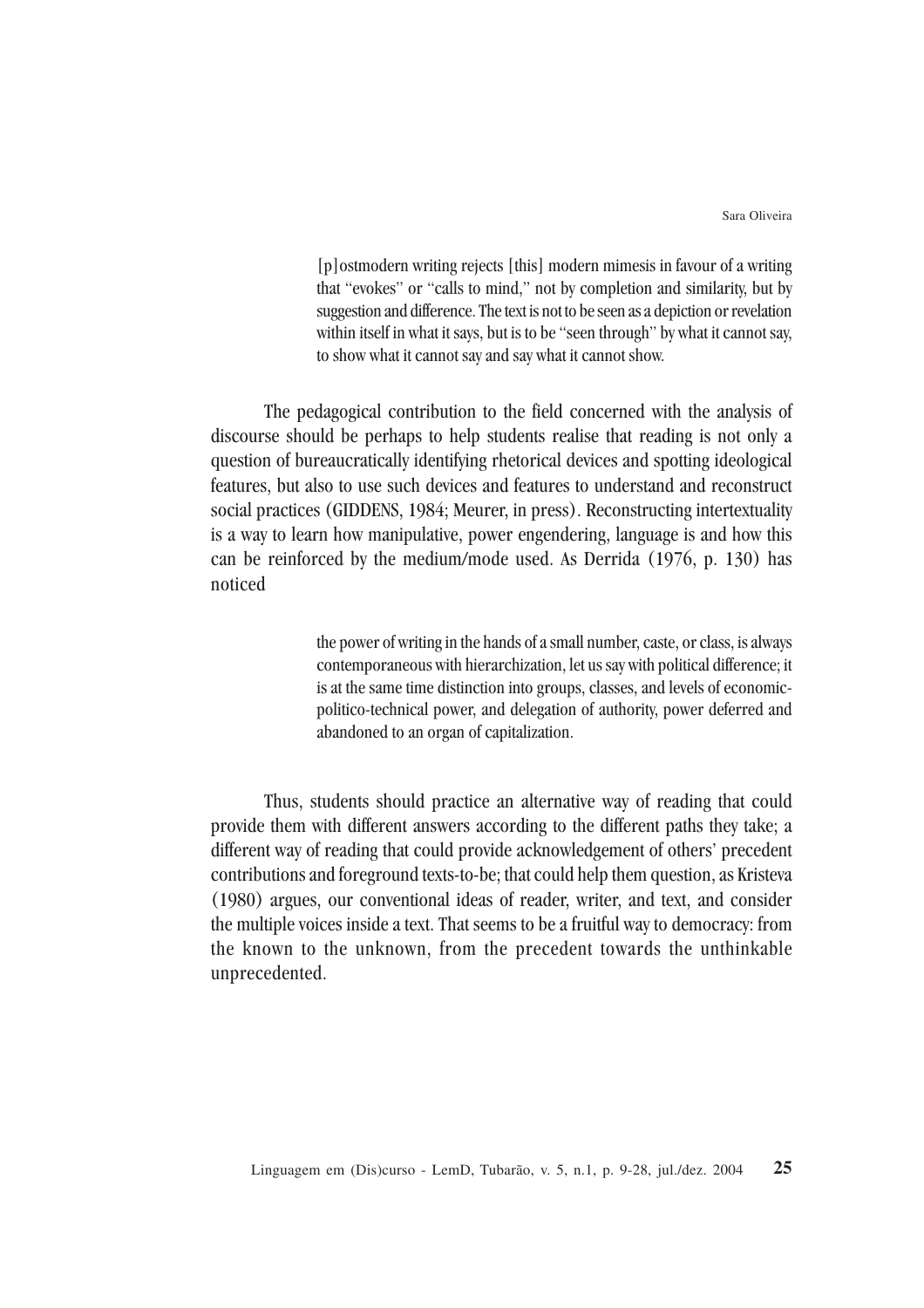# **REFERENCES**

BARTHES, R. **S/Z. Trans**. New York: Hill and Wang, 1974.

BAZERMAN, C. Intertextual self-fashioning – gould and lewontin's representation of the literature. In: SELZER, Jack (Ed.). **Understanding scientific prose**. Madison, Wisconsin: The University of Wisconsin Press, 1993. p. 20-41.

BELSEY, C. **Critical practice**. London & New York: Routledge, 1980.

BOLTER, J. D. **Writing space**. Hillsdale, New Jersey: Lawrence Earlbaum, 1991.

COOK, Guy. **The discourse of advertising**. London; New York: Routledge, 1992.

DERRIDA, J. **Of grammatology**. Translated by Gayatri Chakavorty Spivak. Baltimore and London: The Johns Hopkins University Press, 1976.

FAIRCLOUGH, N. **Discourse and social change**. Cambridge: Polity Press, 1992.

\_\_\_\_\_\_. **Media discourse**. London:Edward Arnold, 1995.

FAIRCLOUGH, N., WODAK, R. Critical discourse analysis. In: van DIJK, T. A. (Ed.) **Discourse and social interaction**. London: Sage, 1997. p. 258-284.

GIDDENS, A. **The constitution of society**: outline of the theory of structuration. Berkeley: University of California Press, 1984.

GRICE, H. P. Logic and conversation. In: COLE, P.; MORGAN, J. L. (Eds.). **Speech acts***.* New York: Academia Press, 1975. p. 41-58.

GOULD, S.J. Fulfilling the spandrels of world and mind. In: ISER, J. (Ed.). **Understanding scientific prose**. Madison, Wisconsin:The University of Wisconsin Press, 1993. p. 310-336.

HOEY, M. Clause relations and the writer´s communicative. In: COUTURE, B. (Ed.). **Functional approaches to writing, research perspectives**. Frances Pinter, 1986.

Signalling in discourse: a functional analysis of a common discourse pattern in written and spoken English. In: COULTHARD, M. (Ed.). **Advances in written texts analysis**. London; New York: Routledge, 1994. p. 26-45.

\_\_\_\_\_\_. A clause-relational analysis of selected dictionary entries. In: COULTHARD, M.; CALDAS-COULTHARD, C. R. (Eds.). **Texts and practices**: readings in critical discourse analysis. London; New York: Routledge, 1996. p. 178.

HUTCHEON, L. **The politics of postmodernism**. London: Routledge, 1989.

**26** Linguagem em (Dis)curso - LemD, Tubarão, v. 5, n.1, p. 9-28, jul./dez. 2004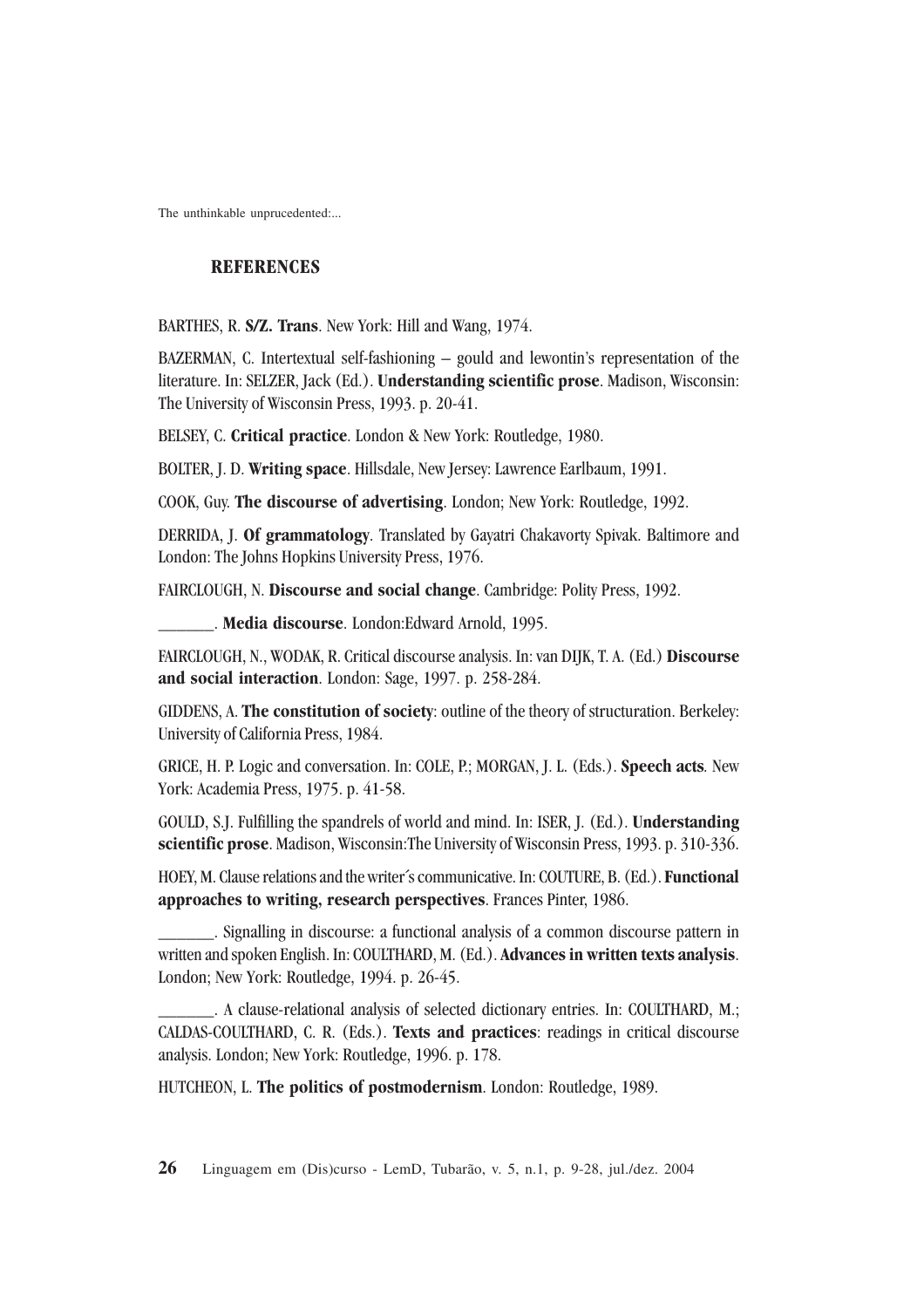ISER, W. **Prospecting**: from reader response to literary anthropology. Baltimore; London: The Johns Hopkins Press, 1989.

JOURNET, D. Deconstructing "The Spandrels of San Marco". In: SELZE, J. (Ed.). **Understanding scientific prose***.* Madison, Wisconsin: The University of Wisconsin Press, 1993. p. 232-253.

KRESS, G. **Linguistic processes in socialcultural practices***.* Oxford: Oxford University Press, 1989.

KRISTEVA, J. **Desire in language**. In: ROUDIEZ, Leon S. (Ed.). **Trans**. New York: Columbia University Press, 1980.

KORNHEISER, T. Make it again, Sam. **The Washington Post**, June 2, 1997, p. F1.

McCLOSKEY, D. **The rhetoric of economics**. Madison, Wisconsin: The University of Wisconsin Press, 1998.

MEURER, J. L. Aspects of a model of writing: translation as text production. In: COULTHARD, Malcolm; BAUBETTA, Patricia Odber de (Eds.). **The knowledge of the translator**: from literary interpretation to machine classification. Lewiston; Queenston; Lampeter: The Edwin Mellen Press, 1996. p. 67-90.

\_\_\_\_\_\_. **Uma abordagem ao estudo dos gêneros textuais**. (in press)

NADIN, M. Writing is rewriting. **The american journal of semiotics**, v. 5, n. 1, p. 115-131, 1987.

OLIVEIRA, S. **Reading strategies for business**. Brasília: EdUnB, 1999.

ONG, Walter J. **Orality & literacy**. London; New York: Routledge, 1982.

PENNYCOOK, A. Incommensurable discourses? **Applied linguistics**, v. 15, n. 2, June, 1994.

SAFIRE, W. Fuhgeddaboutit. **International Herald Tribune**, September 2, 1996.

\_\_\_\_\_\_. Gedoudahea! The talk of New Yorkers. **International Herald Tribune**, Sunday, October 20, 1997.

SELZER, J. (Ed.). **Understanding scientific prose**. Madison, Wisconsin: The University of Wisconsin Press, 1993.

TYLER, S. **The unspeakable**. Madison, Wisconsin: The University of Wisconsin Press, 1987.

WINTER, E. Clause Relations as information structure: Two basic text structures in English. In: COULTHARD, M. (Ed.). **Talking about text***.* Birmingham: The University of Birmingham, ELR, 1986. p. 88-108.

**27** Linguagem em (Dis)curso - LemD, Tubarão, v. 5, n.1, p. 9-28, jul./dez. 2004